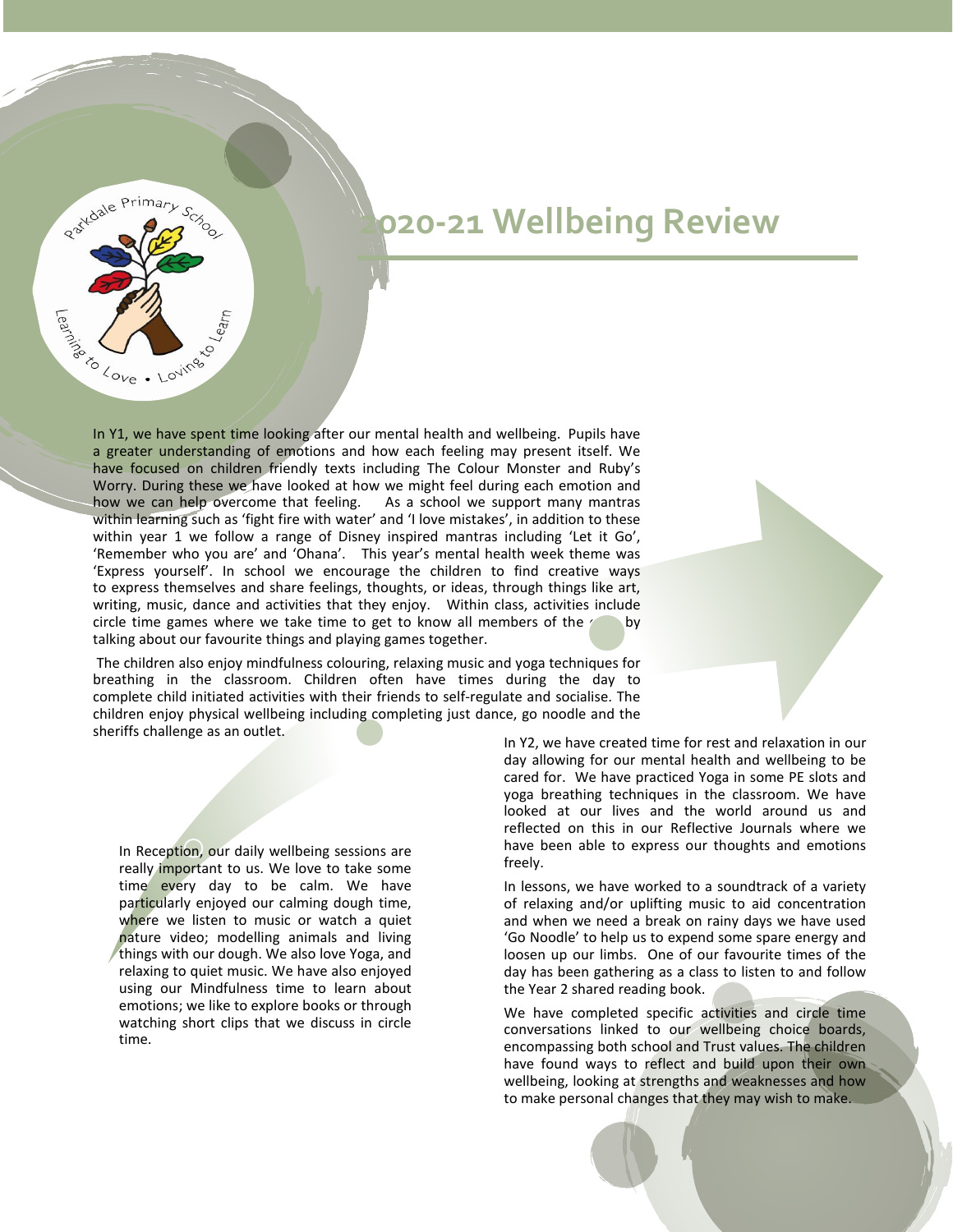In Y4, the children regularly use reflective journals to record work to do with the value of the week. They can write down their own thoughts and feelings and their work can be presented as creatively as they want. The children watch a website called 'Go Noodle'. The children love taking part in activities ranging from guided dances, stretches, calming breathing techniques or a quick 5 minute brain wake up! The children regularly take part in yoga sessions, which ranges from class teacher/P.E teacher lead or child leadwhere they can make up their own routine. Year 4 like to listen to calming music while they are working, which helps with concentration. We very much promote a positive, growth mindset in our classrooms- encouraging children to think about the way they approach tasks. For example, instead of thinking 'I have made a mistake' or 'This is too hard', we encourage the children to think 'mistakes help me learn' or 'this may take a bit of time and effort'. The children regularly take part in the Sheriff's challenge daily physical activity.

In Y3, throughout the year, the children keep a personal reflective journal. We use our reflective journals to help the children voice their feelings, concerns, achievements and thoughts about various topics around them- both personally and wider.

This year, the children have enjoyed designing various pages on our school values, showing their understanding of these. We have also used the journals to help them to reflect on What Went Well in our learning at various points of the year and we have encouraged the children to set personal goals for themselves.

Occasionally, we used beautifully illustrated picture books, such as Happy, My Strong Mind, The Wonder, The Proudest Blue, The Dot and Malala's Magic Pencil to focus on an element of mental health and wellbeing. This then allowed us to produce various fun outcomes, such as drawing a dream jar, writing our own magic pencil narratives and producing wonderful art displays to put out in the corridor.

Alongside these, the children have also taken time to enjoy mindfulness scribbles and emojis to help provide a stimulus for our daily check in's. We have also taken time in the day to practise different breathing techniques, learn new yoga moves and learn dance routines on Go Noodle.

In Y6, pupils have been given daily opportunities to reflect on their feelings. Through class discussion, focused tasks and relaxation time, they have been able to think about positive mental health and ways in which they can develop a growth mindset. We have used a range of books, music and short film clips to promote the importance of key values, such as equality, resilience, strength and compassion. We particularly enjoyed reading 'You are Awesome in the Summer term and reflected on what makes us unique and the benefits of embracing a positive growth mindset. Pupils have really enjoyed using their iPads to access apps such as Sketches School, allowing them to record mindfulness moments digitally.

We have also enjoyed taking part in several yoga sessions aimed at promoting relaxation and positive wellbeing. sessions, pupils have experienced a number of activities to boost wellbeing and promote critical thinking and reflection.

> In Y5, We do yoga lessons We do short bursts of mindfulness exercises to invigorate, destress, focus and relax . We use mindfulness colouring activities.

> We listen to relaxing music, using our iPads and headphones . We go outside to read . We relax and read in the classroom . We run or walk round the field for exercise. We watch videos and listen to stories that promote wellbeing. We play class games and do circle activities . We have class discussions on wellbeing . We do personal, reflective tasks on wellbeing, often expressed through art. We have free choice on how we would like to spend Mindfulness time, including use of Sketches School and other creative apps on our iPads